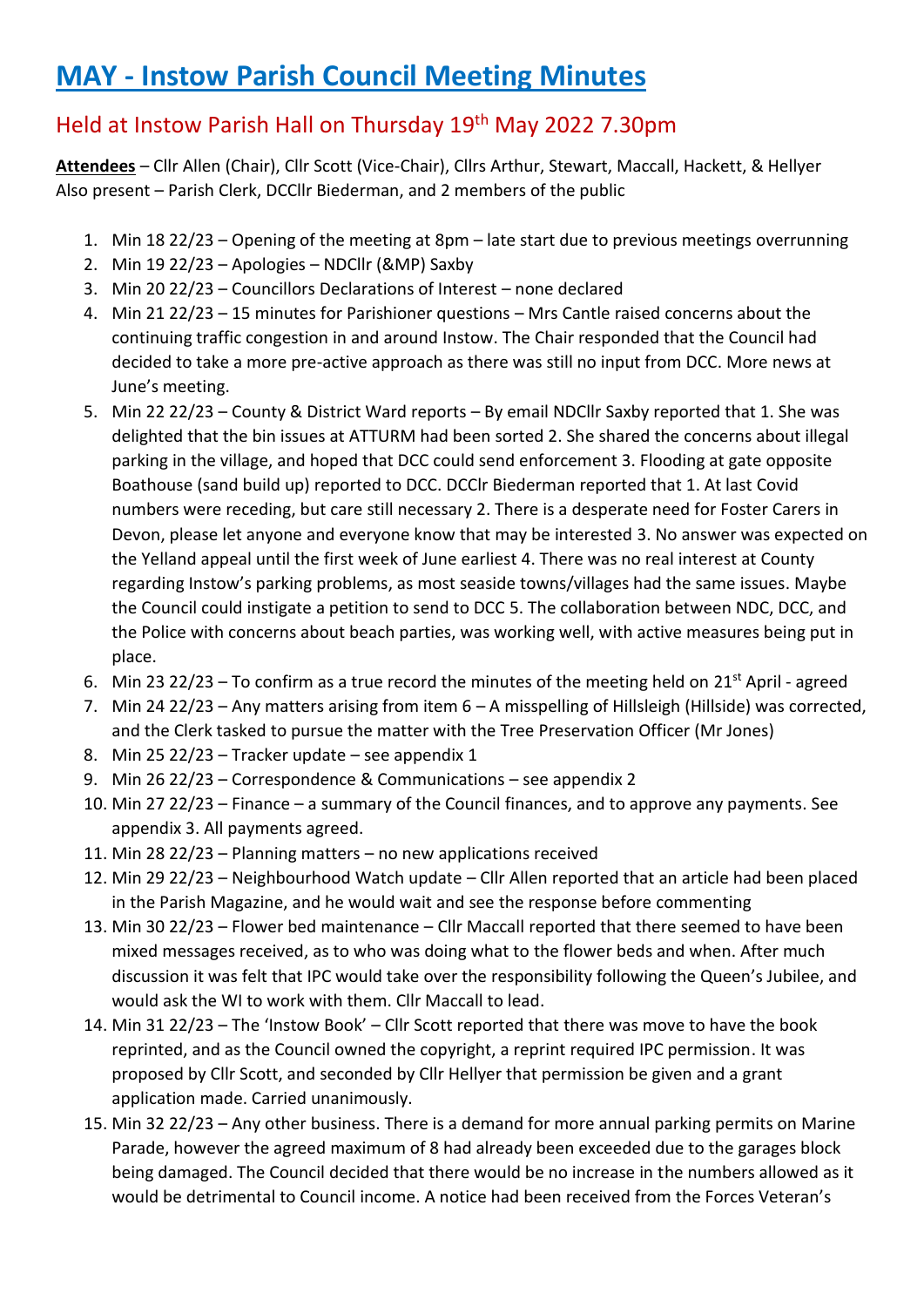Association of a planned run from Instow Beach on 19<sup>th</sup> June, finishing at Chivenor. 250 runners expected, and permission for the event to start from Instow was being sought from Christie Estates

- 16. Min 33 22/23 Next meeting is the  $16<sup>th</sup>$  June
- 17. Min 34 22/23 Meeting closed at 9.20pm

#### **Appendix 1**

#### **Instow Parish Council 'Tracker' – updated for May 2022**

- 1. **Car Park –** Following 3 quotes, and meetings, IPC have accepted Crabb Contractors quote, with start date to be early September 2022. There is now a need for quotes for the iron works in order to agree final costs before September
- 2. **Former Sand Hills Care Home** Cllr Arthur continues to try and liaise with CEO of NDC.
- 3. **Parking and congestion in Instow**  proposed 'walk round' by Councillors on 24th May, 6.30pm meet at car park. Cllr Arthur will lead! Cllr Maccall raised a case of a lady who had overstayed the parking limit outside of John's deli, and received a ticket. After some mildly heated discussion, it was agreed that there was no action that the Council should be taking
- 4. **Instow Recreation Ground**  Trustees account now set up.
- 5. **Queen's Jubilee 2022** All on track with relevant permissions granted, notices prepared, traffic cones ready. The Rev'd Marissa had agreed to conduct a Jubilee Celebration Service at St John's on the Saturday afternoon
- 6. **Queen's Birthday (2)** tree planting a non-starter due to time of year, and suitable location. Proposal that a flagpole positioned on the Pier could be an alternative. Tapeley will not grant permission as it is Grade 2 listed, but offered positions for tree planting within Tapeley grounds later in the year. The question was asked by Cllr Maccall if renewing the old Pier Light could be an option? Cllr Maccall proposed and Cllr Arthur seconded a proposal, which was carried unanimously – Clerk to contact Christie Estates regarding possibility.
- 7. **Lane End Close**  double yellow lines question. Will IPC act in support of the presentation made to Council? Agreed to form part of overall consideration/plan, with reservations as DCC are very unwilling to use double yellows in suburban parking areas.
- 8. **Rewilding of area at top of Quay Lane**  No response from DCC to date. Dave Budd will now 'high cut' the area (6 inches+) and Mr Gale will no longer take responsibility. Discussion took place regarding the best time to cut/trim the area opposite, and the Clerk tasked to liaise with Dave Budd.

### **Appendix 2**

#### **Correspondence and Outcomes – May 2022**

- 1. Correspondence regarding the potential issue of Beach Parties has been copied to all Councillors from DCCllr Frank Biederman, Devon & Cornwall Police, Ray Jones (Environmental Protection), Andy Cole NDC, & Natasha Rowland NDC, with action plans agreed, i.e. accompanied bus routes, educational posters, and physical presence
- 2. From Westleigh Parish Clerk DALC will be conducting a New Councillor/Refresher Course on Monday July 18<sup>th</sup> at 2pm in Westleigh Village Hall. It will be a 2.5 hour session, face to face. New or existing Councillors welcome, but need a definite commitment to attend. Replies to Instow Clerk please. Cllr Stewart agreed to attend
- 3. A notice regarding 'Landowner Deposits' has been placed in the notice boards, and at various places throughout Instow, Westleigh, and Braunton. The notice does not affect any public rights of way which are already recorded, or any town or village greens that are already registered with the Commons Registration Authority. The deposit has been made to protect the land from any claims made on or after the application date (5/4/22) for the dedication of additional public rights of way, or registration as a town or village green
- 4. Email from Pam Cantle regarding a lack of legible bus time tables in the bus stops. Apparently it is Stagecoach's responsibility, and they have been contacted by Devon County Council – now resolved
- 5. Emails between Clerk & NDCllr Saxby regarding the obliteration of road markings from the Boathouse towards the Dunes, and the new 'permit' signage – because of the lack of visibility of the markings, there will be confusion and possible penalising for wrongful parking